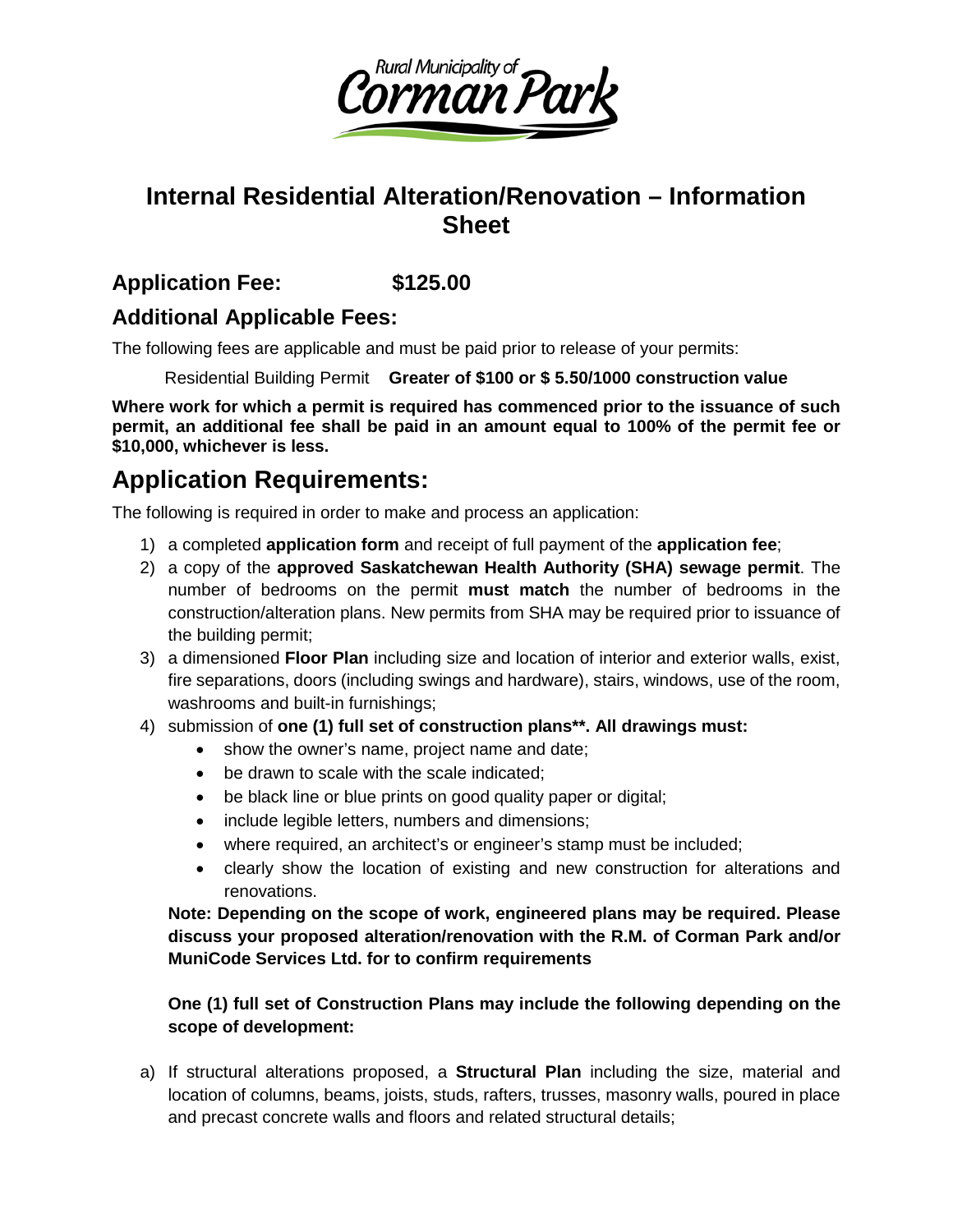- b) If structural alterations proposed, a **Cross Section Plan** providing cut through views of the building, lists of all materials cut through including structural and finishing materials, vertical dimensions, stair and handrail dimensions, height of finished grade, wind, water and vapour protection and insulation;
- c) If electrical systems are affected, an **Electrical Plan** illustrating the type and location of lighting, electrical panels, fire alarm systems, location of exit lights and emergency lighting;
- d) If mechanical systems are affected, include a **Mechanical Plan** providing a description and location of heating, ventilating and air-conditioning equipment, size and location of duct work, location of fire dampers, plumbing fixtures and piping and the size and location of sprinkler system equipment.
- e) If new heating or ventilation equipment are proposed, a **Declaration of Conformance with Ventilation Requirements** form completed by the plumbing and heating contractor chosen to complete the work; and
- f) If the building was originally constructed after January 1, 2019, then any internal alterations/renovations will require energy compliance; please submit the required Energy Compliance Form as found on the R.M. website. If the building was originally construction before January 1, 2019, then any internal alterations/renovations will not require energy compliance.

**The R.M. of Corman Park reserves the right to require any additional information deemed necessary to ensure that proposed construction meets municipal bylaws, the** *National Building Code of Canada* **and** *The Uniform Building and Accessibility Standards Act and Regulations* **and any other applicable codes or regulations***.*

### **Decision Time Frame:**

The timing associated with the provision of a development and building permit for a deck will be based upon the completeness and quality of information provided on the application. A **minimum of ten (10) business days** is required to review, process and issue a permit. During peak application submission periods, a minimum of twenty (20) business days may be required to review, process and issue the appropriate permits. Please discuss the current processing timelines with planning staff when you submit your application as these are guidelines only.

### **Permit Validity:**

All permits expire:

- a) one (1) year from the date of issue of the permit if work is not commenced within that period, or
- b) if work is suspended for a period of one (1) year, or
- c) if work is suspended for a period of longer than one (1) year by prior written agreement of the local authority or its authorized representative.

If you require an extension to your development and building permit please contact the R.M. Planning Department at least 30 days prior to expiry of your permit.

*Disclaimer:* The information provided is not intended to remove or replace established bylaws and should not be given any legal status. The original bylaws, policies, and regulations should be consulted for official purposes.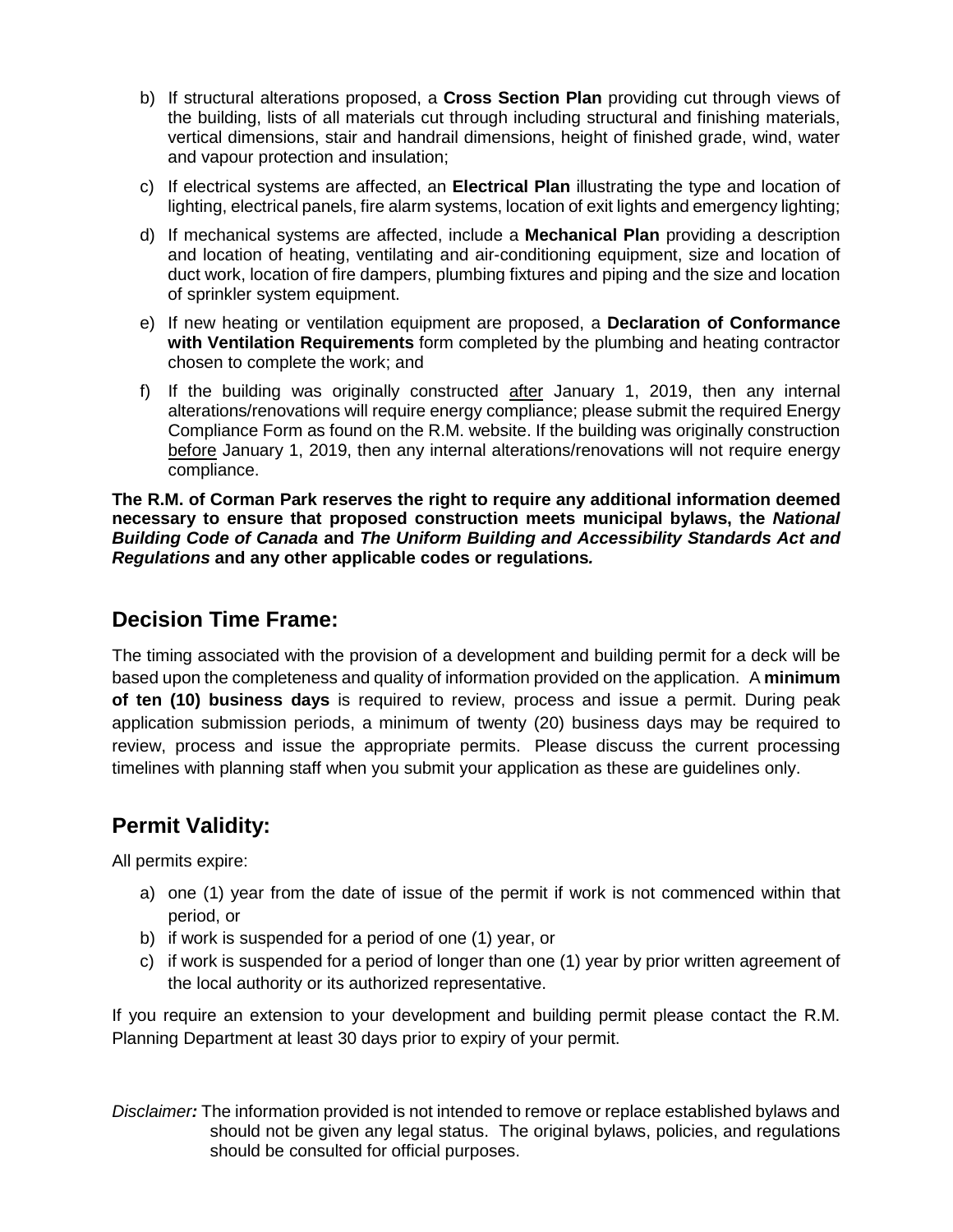

| <b>For Office Use Only</b> |  |  |
|----------------------------|--|--|
| Date Received:             |  |  |
| Receipt Number:            |  |  |
| Amount Paid:               |  |  |

## **Development & Building Permit Application Form – Internal Residential Alteration/Renovation**

| 1) | <b>Applicant Name:</b>                                                                                                                                                                                                         |  |                                                              |                                                                                                                                                                                                                                      |  |
|----|--------------------------------------------------------------------------------------------------------------------------------------------------------------------------------------------------------------------------------|--|--------------------------------------------------------------|--------------------------------------------------------------------------------------------------------------------------------------------------------------------------------------------------------------------------------------|--|
|    | Mailing Address:                                                                                                                                                                                                               |  | <u> 1980 - Andrea Andrew Maria (h. 1980).</u>                |                                                                                                                                                                                                                                      |  |
|    | City/Town/RM:                                                                                                                                                                                                                  |  |                                                              | Province: <u>___________</u>                                                                                                                                                                                                         |  |
|    |                                                                                                                                                                                                                                |  |                                                              | Postal Code: <u>New York: New York: New York: New York: New York: New York: New York: New York: New York: New York: New York: New York: New York: New York: New York: New York: New York: New York: New York: New York: New York</u> |  |
|    | Phone: Cell: Cell: Cell: Cell: Cell: Cell: Cell: Cell: Cell: Cell: Cell: Cell: Cell: Cell: Cell: Cell: Cell: C                                                                                                                 |  |                                                              |                                                                                                                                                                                                                                      |  |
| 2) |                                                                                                                                                                                                                                |  |                                                              |                                                                                                                                                                                                                                      |  |
|    | Mailing Address:                                                                                                                                                                                                               |  |                                                              | and the control of the control of the control of the control of the control of the control of the control of the                                                                                                                     |  |
|    | City/Town/RM:                                                                                                                                                                                                                  |  | <u> 1989 - Johann Stein, Amerikaansk politiker (</u> † 1908) | Province: __________                                                                                                                                                                                                                 |  |
|    |                                                                                                                                                                                                                                |  |                                                              | Postal Code: <u>New York: New York: New York: New York: New York: New York: New York: New York: New York: New York: New York: New York: New York: New York: New York: New York: New York: New York: New York: New York: New York</u> |  |
|    | Phone: Cell: 2000 Cell: 2000 Cell: 2000 Cell: 2000 Cell: 2000 Cell: 2000 Cell: 2000 Cell: 2000 Cell: 2000 Cell                                                                                                                 |  |                                                              |                                                                                                                                                                                                                                      |  |
| 3) | <b>Contractor Name:</b> (same as applicant $\Box$ ):<br><u> 1980 - Johann Stein, mars an deus an deus Amerikaanse komme</u>                                                                                                    |  |                                                              |                                                                                                                                                                                                                                      |  |
|    | Mailing Address:                                                                                                                                                                                                               |  | <u> 1989 - Johann Stein, mars an deus Frankrik (f. 1989)</u> |                                                                                                                                                                                                                                      |  |
|    |                                                                                                                                                                                                                                |  |                                                              |                                                                                                                                                                                                                                      |  |
|    |                                                                                                                                                                                                                                |  |                                                              | Postal Code: <u>New York: New York: New York: New York: New York: New York: New York: New York: New York: New York: New York: New York: New York: New York: New York: New York: New York: New York: New York: New York: New York</u> |  |
|    | Phone: Cell: 2008. Cell: 2008. Cell: 2008. Cell: 2008. Cell: 2008. 2009. 2009. 2009. 2009. 2009. 2009. 2009. 2009. 2009. 2009. 2009. 2009. 2009. 2009. 2009. 2009. 2009. 2009. 2009. 2009. 2009. 2009. 2009. 2009. 2009. 2009. |  |                                                              |                                                                                                                                                                                                                                      |  |
| 4) | Legal description of land                                                                                                                                                                                                      |  |                                                              |                                                                                                                                                                                                                                      |  |
|    |                                                                                                                                                                                                                                |  |                                                              | All/Part of the _________1/4, Section ________, Township _______, Range ______, W3                                                                                                                                                   |  |
|    |                                                                                                                                                                                                                                |  |                                                              |                                                                                                                                                                                                                                      |  |
|    |                                                                                                                                                                                                                                |  |                                                              |                                                                                                                                                                                                                                      |  |
| 5) | <b>Construction Details:</b>                                                                                                                                                                                                   |  |                                                              |                                                                                                                                                                                                                                      |  |
|    |                                                                                                                                                                                                                                |  |                                                              |                                                                                                                                                                                                                                      |  |
|    |                                                                                                                                                                                                                                |  |                                                              | Construction Value: \$                                                                                                                                                                                                               |  |
|    |                                                                                                                                                                                                                                |  |                                                              |                                                                                                                                                                                                                                      |  |
|    |                                                                                                                                                                                                                                |  |                                                              | Construction Value: \$                                                                                                                                                                                                               |  |